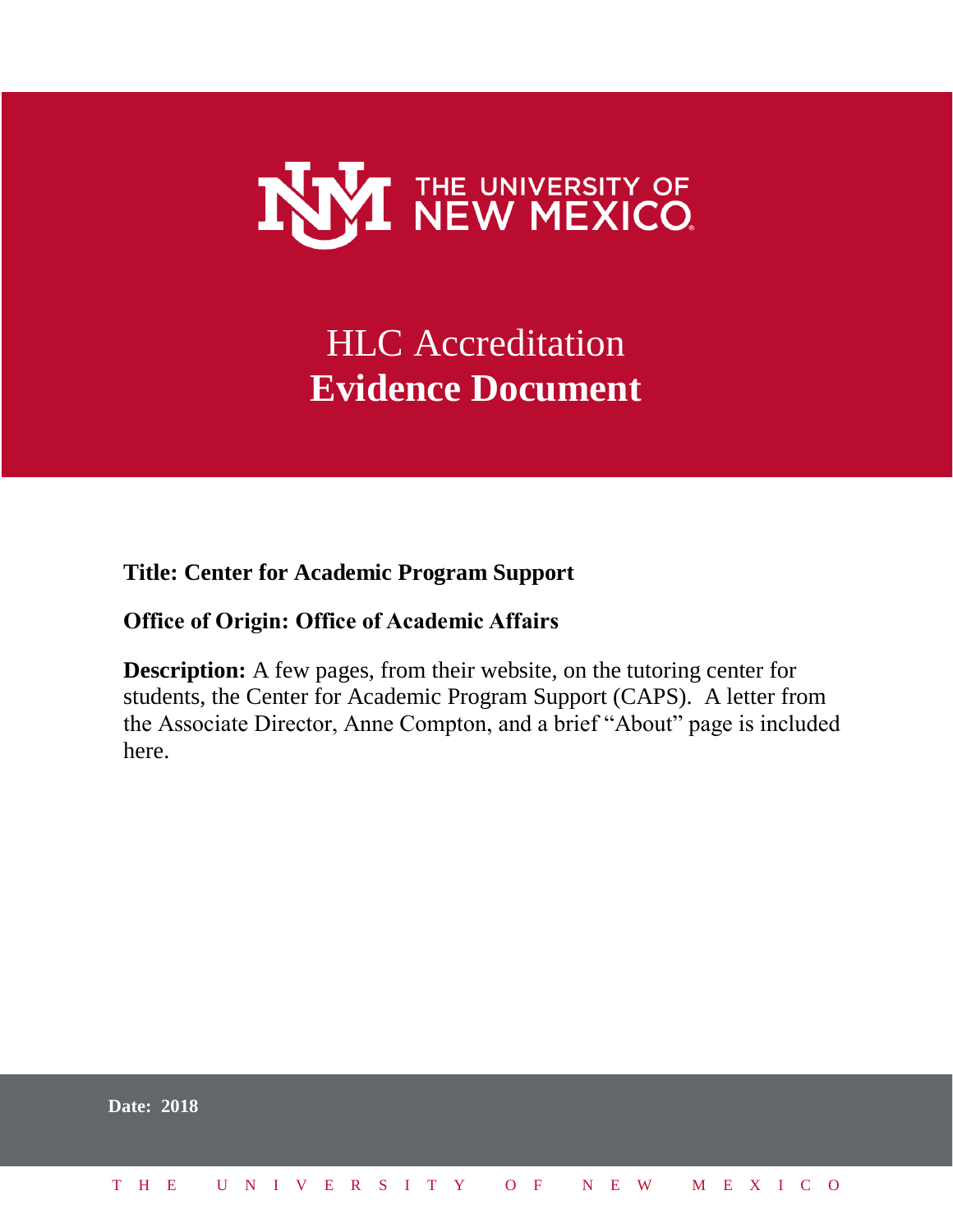

Ξ

# Welcome from the Associate Director



### Welcome to CAPS!

I'm pleased to invite you to join our learning community at the Center for Academic Program Support. Whatever your academic goals and dreams are, CAPS offers something for you.

CAPS is proud to be a vital part of the student experience at the University of New Mexico. Every semester, thousands of UNM's most successful students make the choice to spend time with us studying, writing, becoming more effective learners, and practicing academic skills. CAPS plays an essential role in supporting the UNM curriculum, with programming that explicitly supports key aspects of the University Mission. In everything we do (tutoring, workshops,

drop-in labs, study groups, online support, and much more) and across every discipline and content area, CAPS' goal is to provide students with skills and strategies to help them to succeed not only in individual courses, but in their entire academic and professional careers.

Joining the CAPS community, whether as a student user, faculty/staff partner, student employee, or funding patron, means taking an active stance in helping students to develop the written, quantitative, and scientific literates that will serve them at UNM and beyond. All of us at CAPS are excited to work with you towards student success.

I look forward to seeing you at CAPS.

### - Anne Compton Ph.D, CTL [Associate](http://ctl.unm.edu/about/staff/anne-compton.html) Director

#### Physical Address

Center for Academic Program Support Third Floor, Zimmerman Library Albuquerque, NM 87131-0001

Phone: (505) 277-7205 Fax: (505) 277-7224

Email: [caps@unm.edu](mailto:caps@unm.edu)

#### Mailing Address

Center for Academic Program Support MSC05 3020 1 University of New Mexico Albuquerque, NM 87131-0001

#### CAPS Site

[Privacy](https://caps.unm.edu/caps-privacy-policy.php) Policy Site [Map](https://caps.unm.edu/sitemap.xml)

#### Social Media

For news, information, prizes and more fun stuff follow us on our social media!





© The University of New Mexico Albuquerque, NM 87131, (505) 277-0111 New Mexico's Flagship University



more at [social.unm.edu](http://social.unm.edu/)

[Accessibility](http://www.unm.edu/accessibility.html) [Legal](http://www.unm.edu/legal.html) [Contact](http://www.unm.edu/contactunm.html) UNM New Mexico Higher Education [Dashboard](http://nmhedss2.state.nm.us/Dashboard/index.aspx?ID=21)